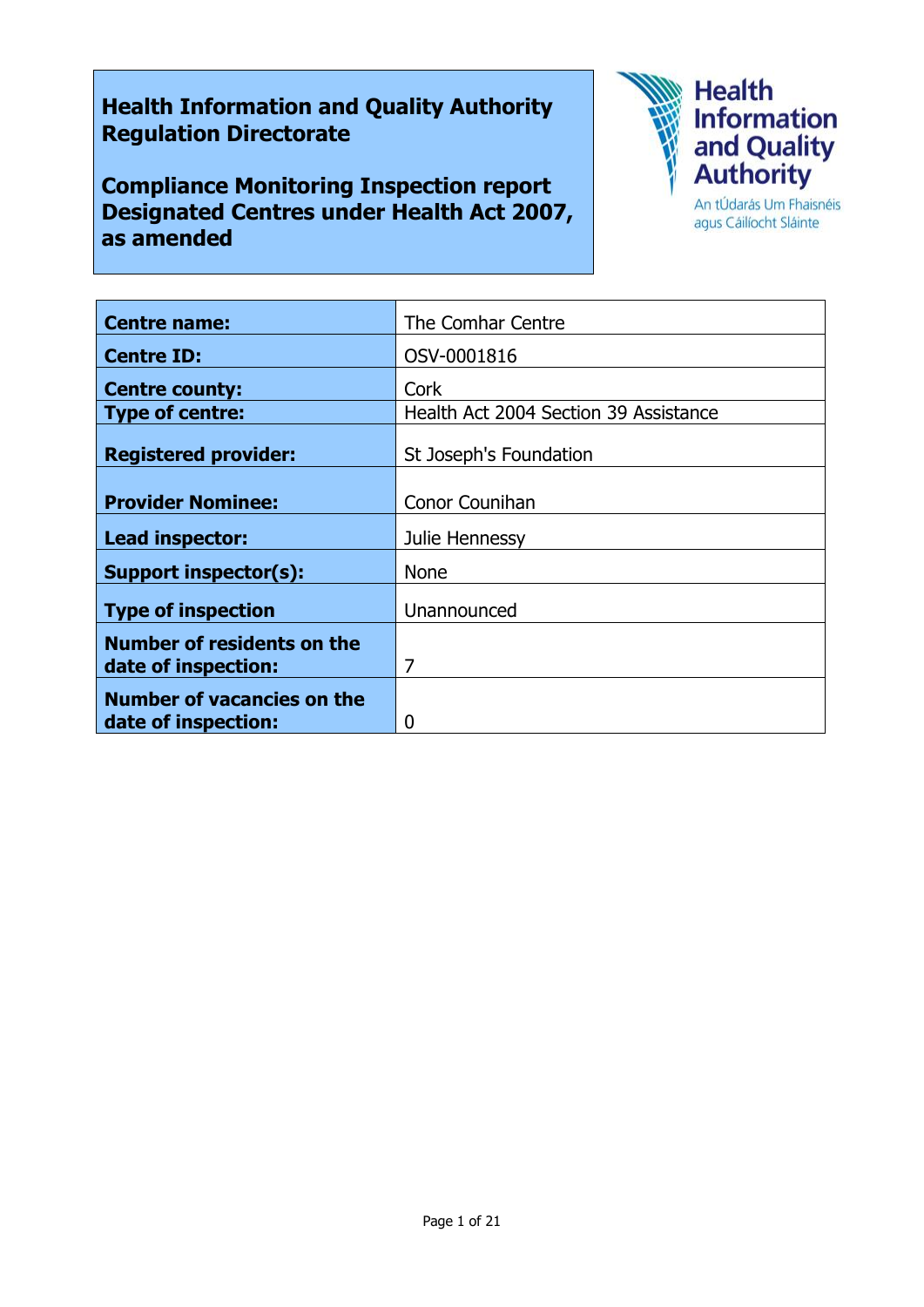# **About monitoring of compliance**

The purpose of regulation in relation to designated centres is to safeguard vulnerable people of any age who are receiving residential care services. Regulation provides assurance to the public that people living in a designated centre are receiving a service that meets the requirements of quality standards which are underpinned by regulations. This process also seeks to ensure that the health, wellbeing and quality of life of people in residential care is promoted and protected. Regulation also has an important role in driving continuous improvement so that residents have better, safer lives.

The Health Information and Quality Authority has, among its functions under law, responsibility to regulate the quality of service provided in designated centres for children, dependent people and people with disabilities.

Regulation has two aspects:

• Registration: under Section 46(1) of the Health Act 2007 any person carrying on the business of a designated centre can only do so if the centre is registered under this Act and the person is its registered provider.

▪ Monitoring of compliance: the purpose of monitoring is to gather evidence on which to make judgments about the ongoing fitness of the registered provider and the provider's compliance with the requirements and conditions of his/her registration.

Monitoring inspections take place to assess continuing compliance with the regulations and standards. They can be announced or unannounced, at any time of day or night, and take place:

▪ to monitor compliance with regulations and standards

▪ following a change in circumstances; for example, following a notification to the Health Information and Quality Authority's Regulation Directorate that a provider has appointed a new person in charge

▪ arising from a number of events including information affecting the safety or wellbeing of residents

The findings of all monitoring inspections are set out under a maximum of 18 outcome statements. The outcomes inspected against are dependent on the purpose of the inspection. Where a monitoring inspection is to inform a decision to register or to renew the registration of a designated centre, all 18 outcomes are inspected.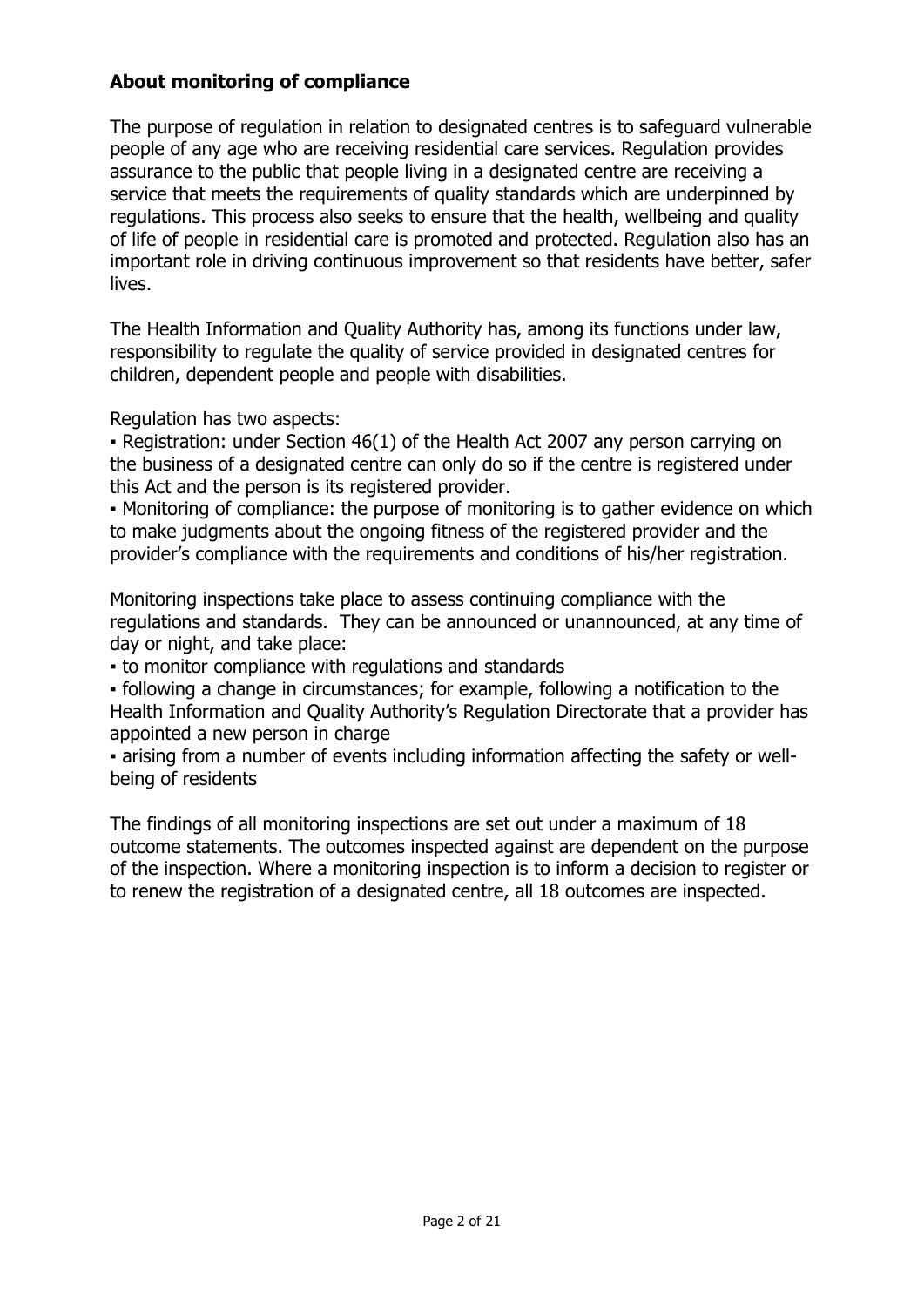**Compliance with the Health Act 2007 (Care and Support of Residents in Designated Centres for Persons (Children And Adults) With Disabilities) Regulations 2013, Health Act 2007 (Registration of Designated Centres for Persons (Children and Adults with Disabilities) Regulations 2013 and the National Standards for Residential Services for Children and Adults with Disabilities.**

This inspection report sets out the findings of a monitoring inspection, the purpose of which was to monitor ongoing regulatory compliance. This monitoring inspection was un-announced and took place over 1 day(s).

#### **The inspection took place over the following dates and times**

From: To: 13 October 2016 08:00 13 October 2016 16:00

The table below sets out the outcomes that were inspected against on this inspection.

| Outcome 01: Residents Rights, Dignity and Consultation |
|--------------------------------------------------------|
| Outcome 05: Social Care Needs                          |
| Outcome 07: Health and Safety and Risk Management      |
| Outcome 08: Safeguarding and Safety                    |
| Outcome 09: Notification of Incidents                  |
| Outcome 11. Healthcare Needs                           |
| Outcome 12. Medication Management                      |
| Outcome 14: Governance and Management                  |
| Outcome 17: Workforce                                  |

## **Summary of findings from this inspection**

Background to the inspection:

This was the third inspection of this registered centre by the Health Information and Quality Authority (HIQA). The purpose of this inspection was to monitor on-going compliance with the regulations.

#### Brief description of the service:

The centre provides residential and respite accommodation for adults with an intellectual disability. Two of the beds in the centre were used at the weekend for respite purposes. The centre itself was a purpose-built spacious single-storey bungalow located in a quiet residential estate. Residents told the inspector that they liked the location as it's proximity to the nearby town meant that they could be easily facilitated to walk to and from their day service and into the nearby town. The house was spacious and bright and overall, in good condition. Residents were involved in maintaining the garden, outdoor area and plants.

How we gathered our evidence:

The inspector met briefly with or spoke with the six residents present on the day of the inspection, the seventh resident was away on holiday. The person in charge was on long-term leave at the time of the inspection and a social care leader was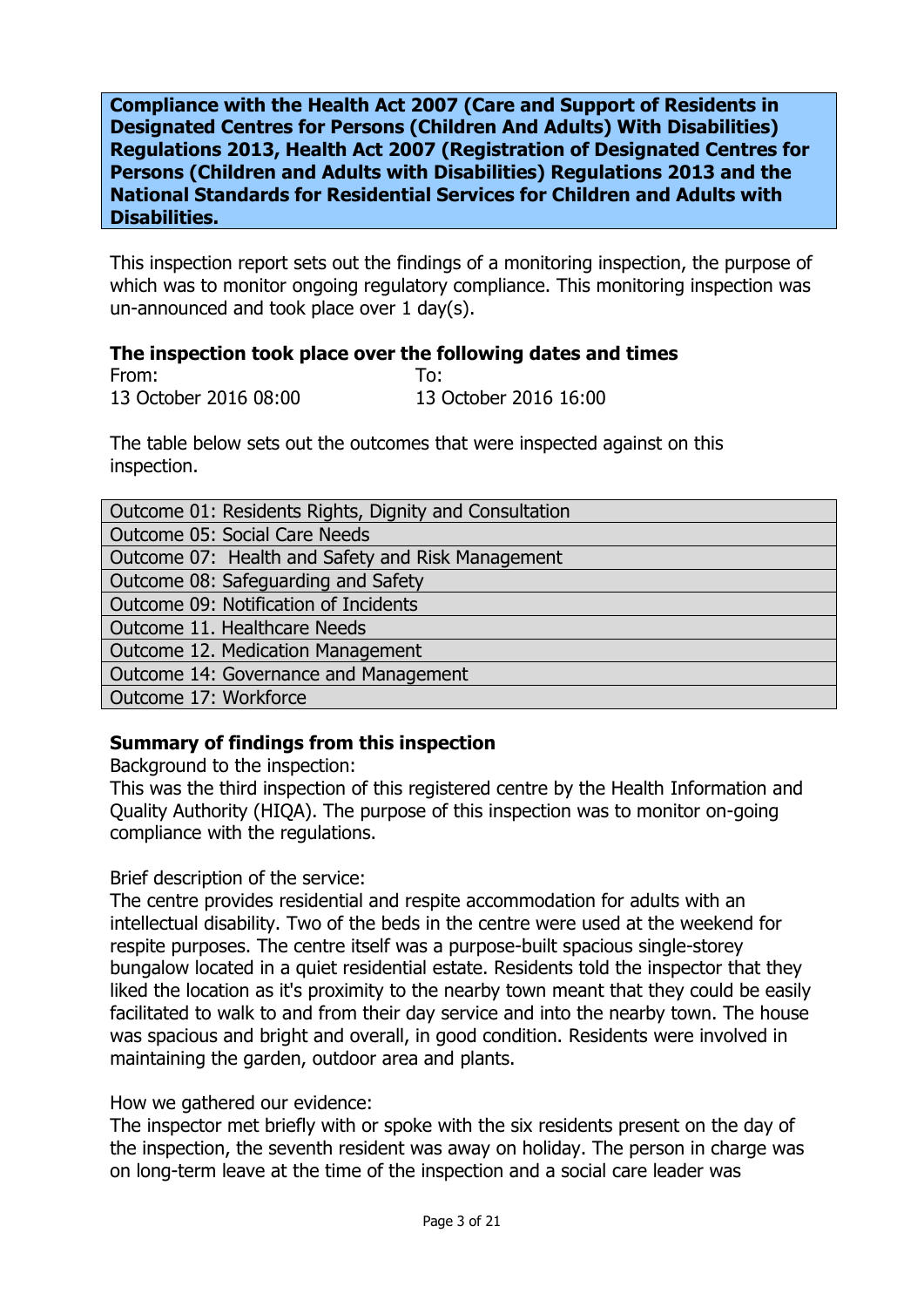deputizing in their absence. The social care leader facilitated the inspection and the inspector also met with other staff members during the day. The provider representative attended for periods of time over the course of the inspection. A nurse coordinator and area manger attended the feedback meeting at the close of the inspection. The inspector observed interactions between staff and residents and reviewed documentation including personal plans, audits, training records, firerelated and medication-related records.

#### Overall judgment of our findings:

Residents said that they felt safe in the centre and they knew who to talk to if they had a concern. Where residents had moved from another service, they told the inspector that they were delighted with this move. Staff were observed to support residents' expressed choices and preferences and to meet any support requirements. The provider representative was actively involved in the running of the centre and had put in place a range of auditing and oversight mechanisms.

However, Outcome 7 health safety and risk management was found to be at the level of major non-compliance for two reasons. First, it was not demonstrated that all residents could be evacuated and brought to a place of safety in the event of a fire. Second, information was not available in the centre to demonstrate that appropriate action had been taken following two significant incidents that had occurred in the centre in July 2016.

Other improvements were required in relation to medicines management, privacy arrangements and the approval of restrictive practices. Finally, the arrangements relating to the person in charge required review. These findings are outlined in the body of the report and required actions can be found in the action plan at the end of the report.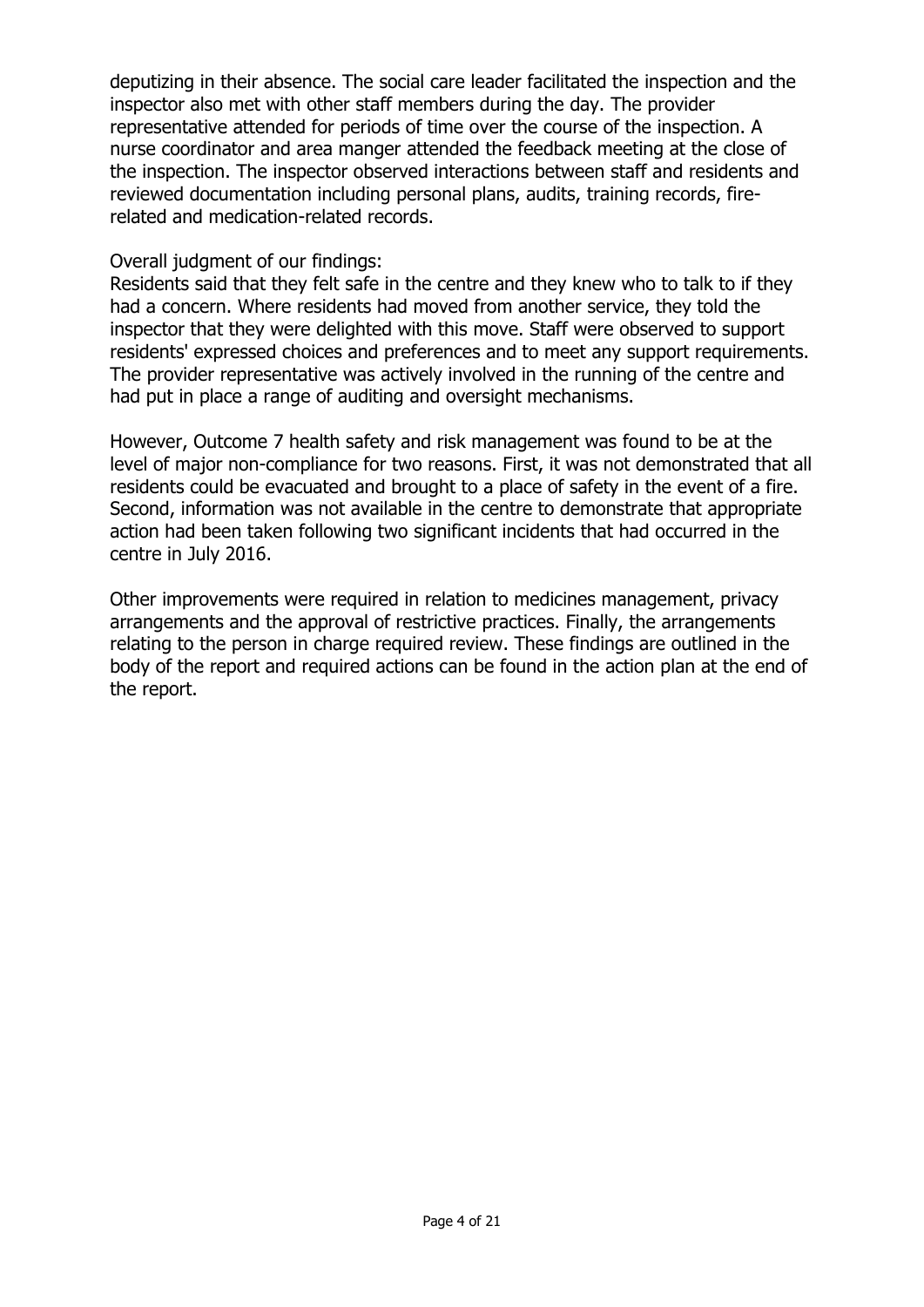**Section 41(1)(c) of the Health Act 2007. Compliance with the Health Act 2007 (Care and Support of Residents in Designated Centres for Persons (Children And Adults) With Disabilities) Regulations 2013, Health Act 2007 (Registration of Designated Centres for Persons (Children and Adults with Disabilities) Regulations 2013 and the National Standards for Residential Services for Children and Adults with Disabilities.**

#### **Outcome 01: Residents Rights, Dignity and Consultation**

Residents are consulted with and participate in decisions about their care and about the organisation of the centre. Residents have access to advocacy services and information about their rights. Each resident's privacy and dignity is respected. Each resident is enabled to exercise choice and control over his/her life in accordance with his/her preferences and to maximise his/her independence. The complaints of each resident, his/her family, advocate or representative, and visitors are listened to and acted upon and there is an effective appeals procedure.

#### **Theme:**

Individualised Supports and Care

# **Outstanding requirement(s) from previous inspection(s):**

No actions were required from the previous inspection.

#### **Findings:**

Aspects of this outcome were inspected on foot of observations and findings by the inspector that related to privacy and dignity and opportunities for new experiences.

While support was provided in a way that respects residents' privacy, the inspector observed that there were two rectangular glass panels on bedroom doors that did not protect residents' right to privacy and dignity. A net curtain had been fitted to the upper panel, however, the inspector observed that one could see through this netting. In the majority of bedroom doors (six of seven), the lower glass panels were uncovered.

Residents accessed facilities in the local community, including the local library, café, church and attended events in the wider community, such as going to concerts, on day trips and overnight stays. A small number of examples were provided whereby residents regularly participated in activities in the community, such as in a choir and in work experience. Residents had access to a range of facilities, services and courses run by the service provider. These included arts and crafts, swimming, horse-riding, a gym, computers, life skills training. However, it was not demonstrated that the option to access such facilities, services and courses in the community had been explored with residents.

## **Judgment:**

Non Compliant - Moderate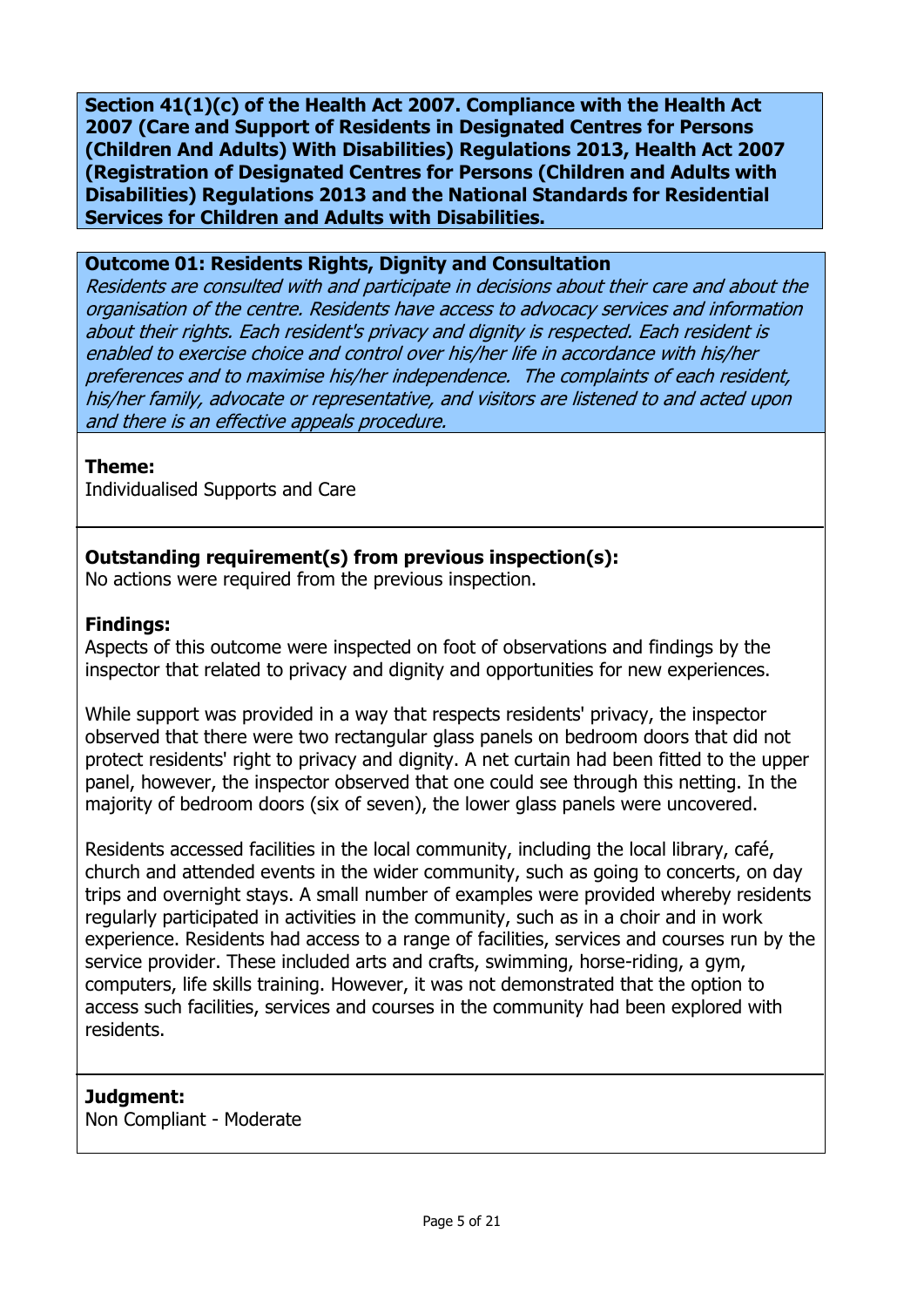#### **Outcome 05: Social Care Needs**

Each resident's wellbeing and welfare is maintained by a high standard of evidencebased care and support. Each resident has opportunities to participate in meaningful activities, appropriate to his or her interests and preferences. The arrangements to meet each resident's assessed needs are set out in an individualised personal plan that reflects his /her needs, interests and capacities. Personal plans are drawn up with the maximum participation of each resident. Residents are supported in transition between services and between childhood and adulthood.

#### **Theme:**

Effective Services

# **Outstanding requirement(s) from previous inspection(s):**

The action(s) required from the previous inspection were satisfactorily implemented.

#### **Findings:**

The inspector reviewed a sample of residents personal plans.

At the previous inspection improvements were required to personal plans. At this inspection, a system was in place to complete an assessment of needs. Some assessments were under development at the time of inspection. Where residents had transitioned to the service, an assessment of needs had been completed with input from healthcare professionals. A record of the outcome of the assessment was completed, which identified areas in which residents may require support. Short- and long-term goals and on-going life goals had been identified by the resident and their circle of support. The action arising from the previous inspection had been addressed and personal plans now specified the names of those responsible for supporting the resident to achieve their goals and the timescales for the objectives.

Personal plans had been reviewed within the previous 12 months or to reflect changing circumstances or needs. The inspector reviewed a sample of recently reviewed personal plans. However, there was some variation in the effectiveness of the review. For example, key persons involved in providing support to individual residents were not always invited to or involved in the review process e.g. the social worker or psychologist

## **Judgment:**

Substantially Compliant

**Outcome 07: Health and Safety and Risk Management** The health and safety of residents, visitors and staff is promoted and protected.

**Theme:**  Effective Services

# **Outstanding requirement(s) from previous inspection(s):**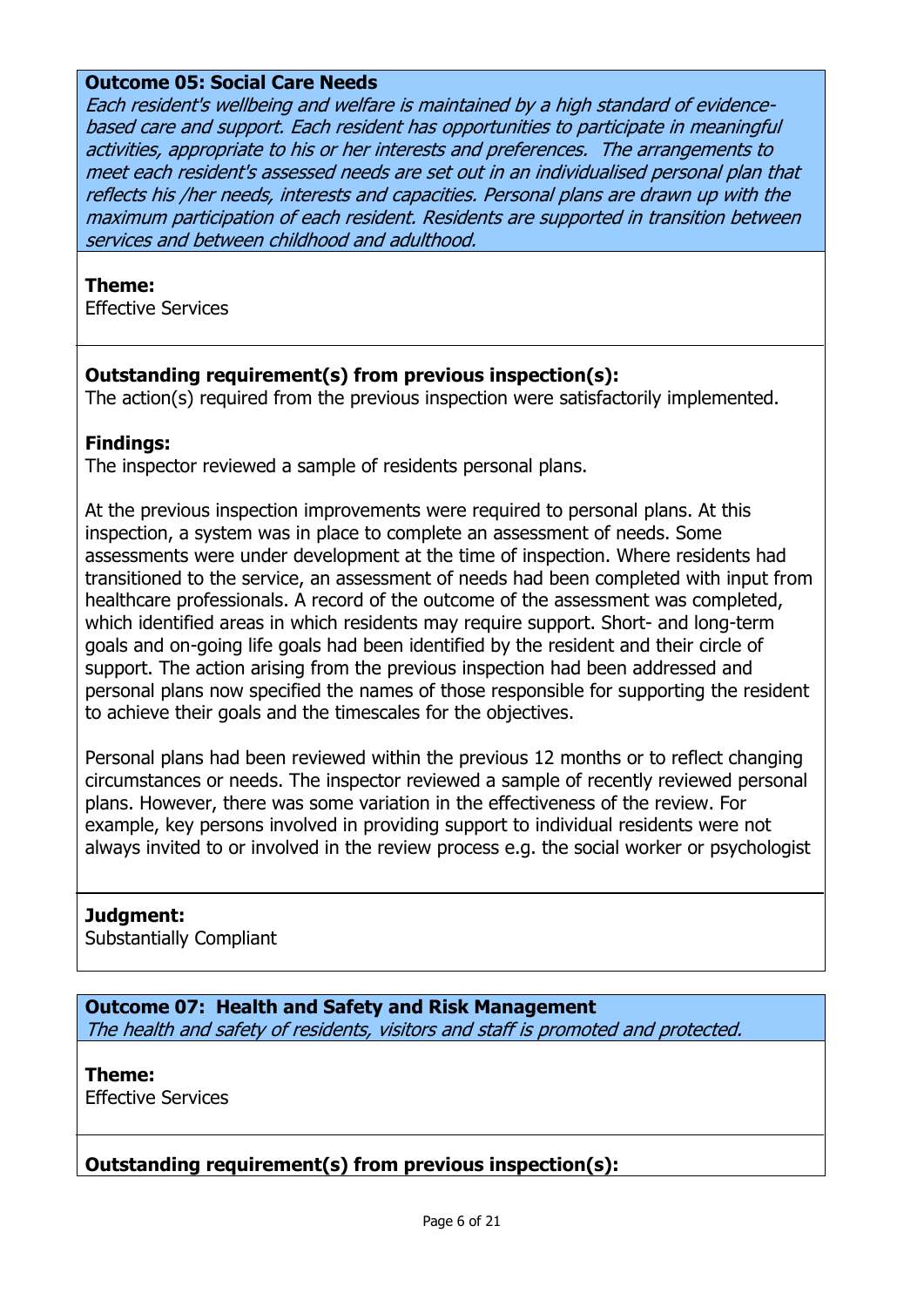No actions were required from the previous inspection.

# **Findings:**

The provider failed to demonstrate that there were adequate arrangements in place for evacuating residents in the event of a fire. Overall, the inspector found that the combined failings relating to fire drills and emergency evacuation procedures as outlined below were at the level of major non-compliance. In addition, information was not available in the centre to demonstrate that appropriate action had been taken following two safeguarding incidents that had occurred in the centre.

There were arrangements in place for preventing, detecting, containing and extinguishing fires. However, the arrangements in place for testing fire equipment, providing staff with adequate instruction or evacuating residents required improvement. Servicing records demonstrated that the fire alarm was checked on a quarterly basis and fire equipment on an annual basis. Records in place for checking of emergency lighting pertained to annual tests and not quarterly, as required.

The inspector was told that emergency lighting was checked on a quarterly basis, the documentation available for review at the time of inspection pertained to annual checks only. Subsequent to the inspection, records of quarterly checks completed were submitted to HIQA and were found to be in order.

There was a fire evacuation plan and floor plan visibly displayed in the centre. A personal emergency evacuation plan (PEEP) was in place for each resident. However, it was not demonstrated that there was a plan in place to evacuate each individual resident in the event of a fire. In addition, other aspects of an evacuation plan reviewed required amendment as it referred to wedging a fire door open, leaving a resident unsupervised in the event of an emergency and also contained information that the social care leader said was out of date.

Fire drills were held at regular intervals. However, a review of fire drill records demonstrated that all fire drills had taken place during day-time hours. No drill had taken place that simulated night-time conditions or night-time staffing arrangements. Also, some improvements were required to fire drill documentation to demonstrate the effectiveness of drills that did take place. For example, the residents present at the time of the drill and whether all parts of the emergency plan worked effectively were not recorded (e.g. did the keypad-operated front door automatically open when the fire alarm was activated and did the fire doors automatically close). While staff had all received fire safety training, the social care leader confirmed that due to staff changes in the house, not all staff working on night shift had received instruction on how to use fire aids and appliances (such as a fire evacuation sheet).

Other arrangements were in place in relation to health and safety. There was a risk register in place and individualized risk assessments had been completed. Incidents were recorded in the incident book. Incidents were reviewed by the social care leader and the health and safety officer. However, learning from serious incidents involving residents was not consistently demonstrated. In particular, where there had been two significant incidents (in July 2016), the social care leader was unable to articulate what follow up action had been taken.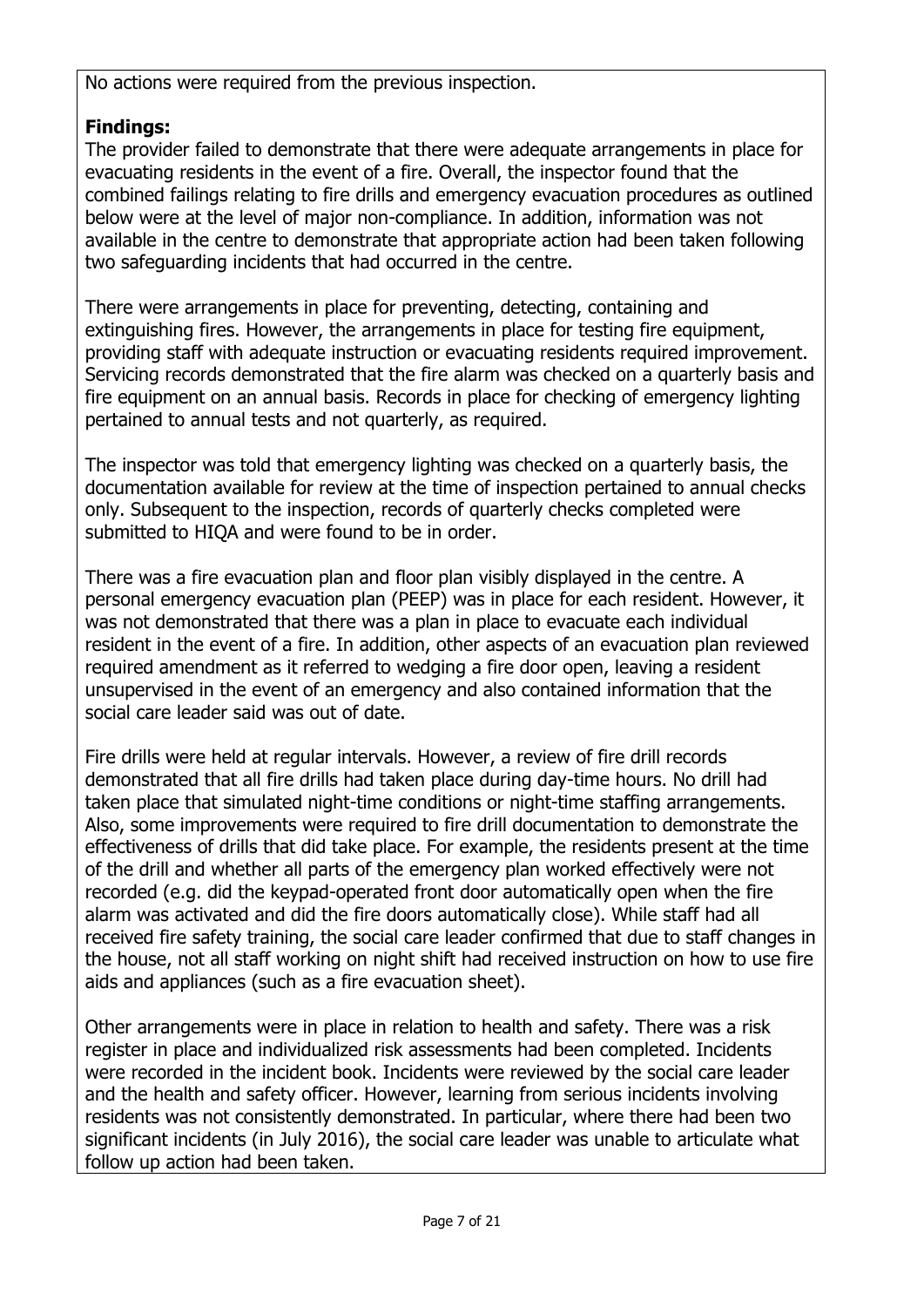Procedures were in place for the prevention and control of infection. Alcohol hand gels, plastic aprons and disposable gloves were available. Staff had training in the correct hand washing technique and there were Health Service Executive (HSE) leaflets on the procedure placed strategically near the sinks. There were coloured coded systems in use for cleaning and food preparation. The centre was clean and tidy on the day of inspection.

Staff had up to date training in relation to moving and handling training, infection control and the management of actual and potential aggression.

# **Judgment:**

Non Compliant - Major

# **Outcome 08: Safeguarding and Safety**

Measures to protect residents being harmed or suffering abuse are in place and appropriate action is taken in response to allegations, disclosures or suspected abuse. Residents are assisted and supported to develop the knowledge, self-awareness, understanding and skills needed for self-care and protection. Residents are provided with emotional, behavioural and therapeutic support that promotes a positive approach to behaviour that challenges. A restraint-free environment is promoted.

## **Theme:**

Safe Services

# **Outstanding requirement(s) from previous inspection(s):**

No actions were required from the previous inspection.

# **Findings:**

Overall, arrangements were in place to protect residents from abuse or harm in the centre. Improvement was required to ensure that the staff team would have the information that they required to implement any positive behaviour support recommendations. In addition, improvements were required to the management and oversight of restrictive practices in the centre.

Residents told the inspector that they were happy and felt safe in the centre. The inspector saw evidence that staff and residents were comfortable in each other's company. Staff interacted with residents in an appropriate and warm manner.

There was a designated liaison person within the service to deal with allegations of abuse and a nominated complaints officer. Details of advocacy series were also visible and readily available. Contact details and pictures of those persons were displayed in the hallway. Staff had received training in relation to the management of abuse. Supervision meetings took place between the social care leader and staff team members on approximately a six-weekly basis. Regular staff team meetings were held and resident meetings also took place, during which any issues could be raised and discussed.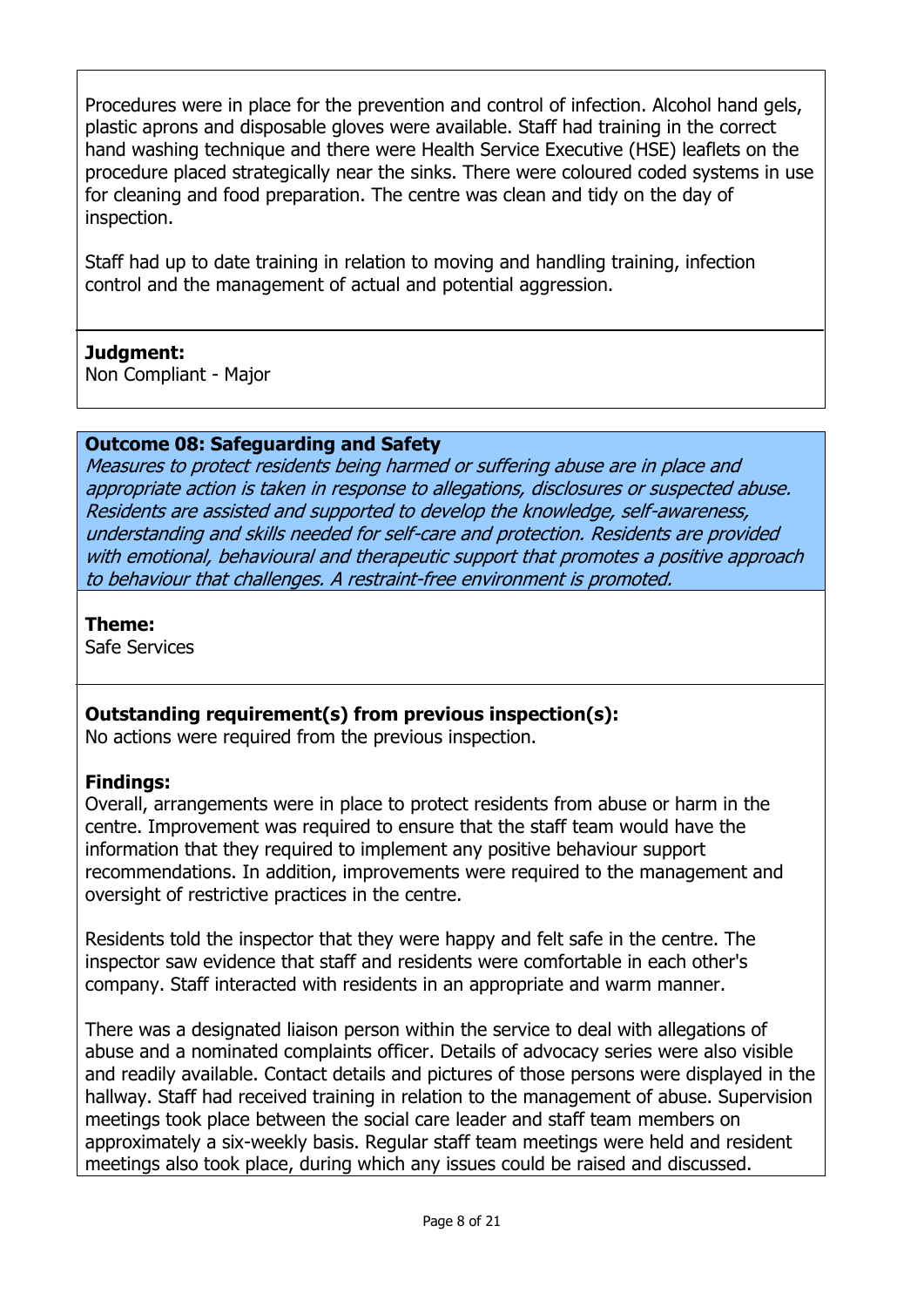Residents had access to psychology and psychiatry where required. However, based on a conversation with the social care leader, it was not demonstrated that the staff team would be provided with the information they required to implement any positive behaviour support recommendations or to ensure that interventions would be reviewed as part of the personal planning process. This was discussed with the provider during the feedback meeting.

There were no physical restrictions in use in the centre. However, improvements were required to the overall management and oversight of other restrictive practices in the centre. Staff were unable to articulate the process in place for the approval of restrictive practices (as described by the provider representative at the feedback meeting). The inspector found that multidisciplinary input had not been sought when planning a restrictive practice for a resident that involved restricted access to food. In addition, it was not demonstrated that the use of a keypad on the front door had been assessed by the multi-disciplinary team as being the most appropriate measure and as a result, it was not clear whether or not it was a restrictive practice for some residents. Also, a rationale for the keypad was not provided, as the social care leader told the inspector that no resident was at risk of absconding from the centre.

There were measures in place for the day-to-day management of residents' finances and there were records in a register of financial transactions made by and on behalf of residents. All transactions contained the signature of the resident and the staff member. Any withdrawals of monies were signed by two staff members and overseen by the finance department. Internal audits were completed by the finance department and the inspector reviewed a report by an external financial auditor in December 2015.

## **Judgment:**

Non Compliant - Moderate

# **Outcome 09: Notification of Incidents**

A record of all incidents occurring in the designated centre is maintained and, where required, notified to the Chief Inspector.

## **Theme:**

Safe Services

# **Outstanding requirement(s) from previous inspection(s):**

No actions were required from the previous inspection.

## **Findings:**

Notifications had been made to HIQA in line with the regulations. This included notifications regarding the absence of the person in charge from the centre and a report of incidents that occurred in the centre on a quarterly basis. However, the inspector found that not all restrictions had been included in the quarterly report, including a keypad on the front door and a restricted access to certain types of foods that impacted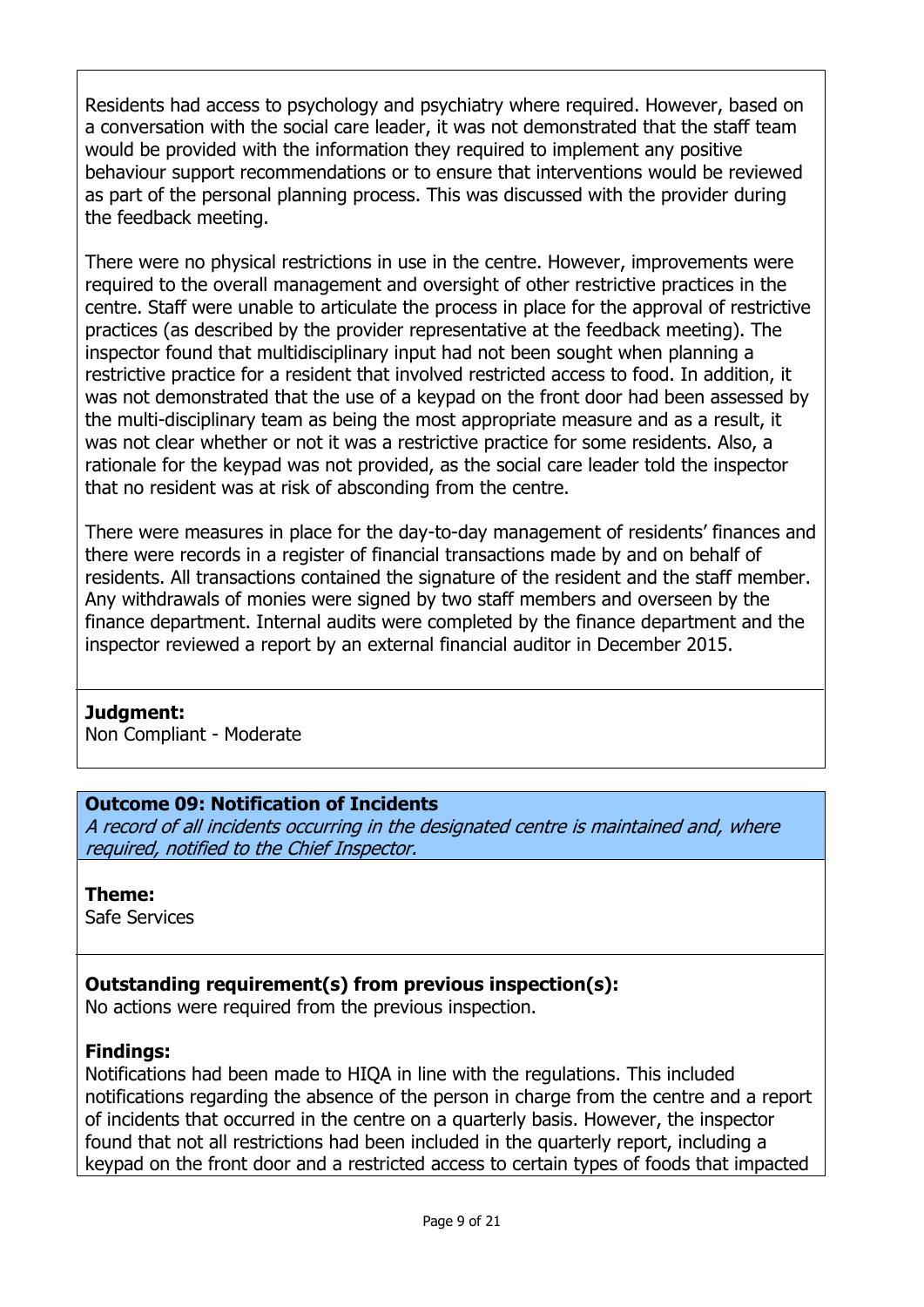## **Judgment:**

Non Compliant - Moderate

#### **Outcome 11. Healthcare Needs**

Residents are supported on an individual basis to achieve and enjoy the best possible health.

#### **Theme:**

Health and Development

# **Outstanding requirement(s) from previous inspection(s):**

No actions were required from the previous inspection.

#### **Findings:**

Overall, residents' healthcare needs were supported by access to medical, nursing and allied health care.

Residents had access to the general practitioner (GP) services and allied health care services, such as, the dentist, psychologist, dietician, occupational therapist, physiotherapist and speech and language therapist. An assessment of residents' healthcare needs had been completed. The inspector reviewed a recent assessment that had been completed with input from an appropriate healthcare professional as required by the regulations. Healthcare support plans were in place based on this assessment, for example, in relation to epilepsy, weight loss, wellbeing, continence, oral hygiene and pain management. Healthcare checks were maintained if required, for example in relation to weight, blood pressure or personal care supports.

Residents were supported to access health information and to make healthy living choices. Residents were involved in meal planning and staff accompanied residents to go shopping. A small number of residents were involved in cooking meals. A healthy lifestyle was supported and residents were encouraged to walk to their workplace and to go for walks with staff after work.

#### **Judgment:**

**Compliant** 

## **Outcome 12. Medication Management**

Each resident is protected by the designated centres policies and procedures for medication management.

## **Theme:**

Health and Development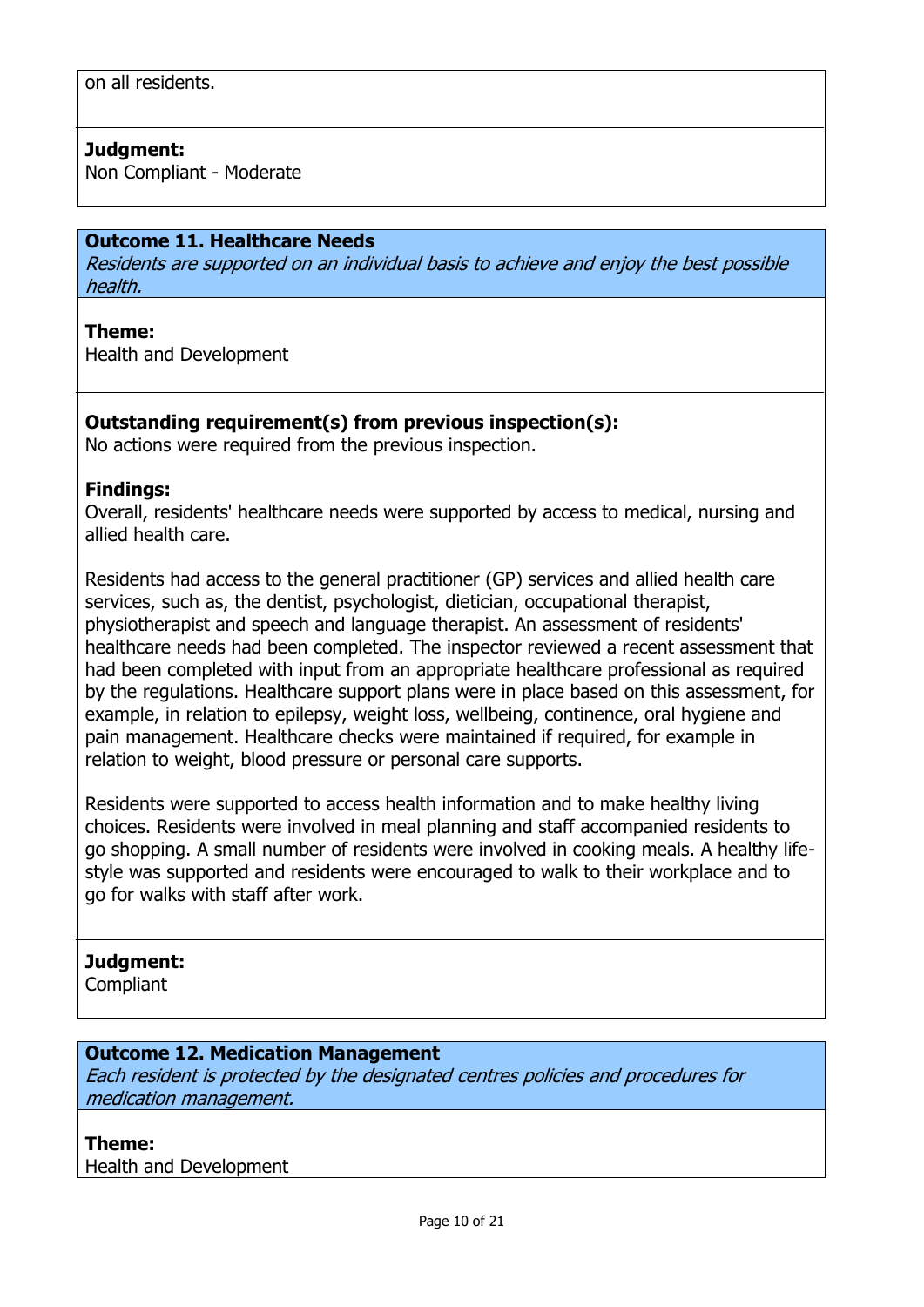# **Outstanding requirement(s) from previous inspection(s):**

No actions were required from the previous inspection.

# **Findings:**

There was a written policy in place relating to the ordering, prescribing, storing, administration and disposal of medications. However, improvements were required in relation to the management of medication errors, the medication policy and the receipt, storage during transport and safe return of medication for residents availing of respite.

The inspector reviewed residents' files and found that individual medication plans were reviewed as part of the personal plan review process. Prescription charts and administration charts were completed in line with relevant professional guidelines and legislation. All medications were individually prescribed. The maximum dosage of PRN (''as required'') medicines was stated and all medicines were regularly reviewed by the prescriber. There were no controlled medicines in use at the time of inspection. Residents did not require their medicines to be crushed. Where appropriate, residents had been assessed in relation to self-administration of medication and were being supported in accordance with the outcome of that assessment. A dedicated fridge was available for use if required. Unused and out of date medicines were segregated from other medicinal products, as required by the regulations and a record of returns to pharmacy was maintained.

However, a number of improvements were required, in particular for residents availing of respite. The social care leader explained the arrangements in place for the management of medications when residents arrived to or were discharged from the centre. However, these arrangements were not outlined in any policy or procedure. Medications were checked, counted and recorded. The inspector observed that such medicines were in their original container/packaging with original labels attached or were provided from the pharmacy in a monitored dosage system. However, the medication reconciliation system at admission for residents attending on respite was not in accordance with the guidance issued by HIQA to ensure that residents were provided with the correct medicines during their stay.

In addition, improvements were required in relation to medication reconciliation on admission. It was not verifiable whether the prescription was the current prescription as medications were not accompanied by a current script, prescription or letter. In addition, practices on discharge of residents from the centre required review. When residents were returning to their family home, staff members outlined that medicine pods were removed from the original monitored dose system and placed in an envelope. This practice of 'secondary dispensing' placed residents at risk as the original monitored dose system contained additional labelling information as required by legislation to ensure that medicines were administered as prescribed.

Medication errors were recorded in the critical incident report book. These were reviewed by a nurse coordinator attached to the centre. However, there was no arrangement in place to ensure that errors were discussed between the coordinator and social care leader and/or staff team. The outcome of errors was not recorded on the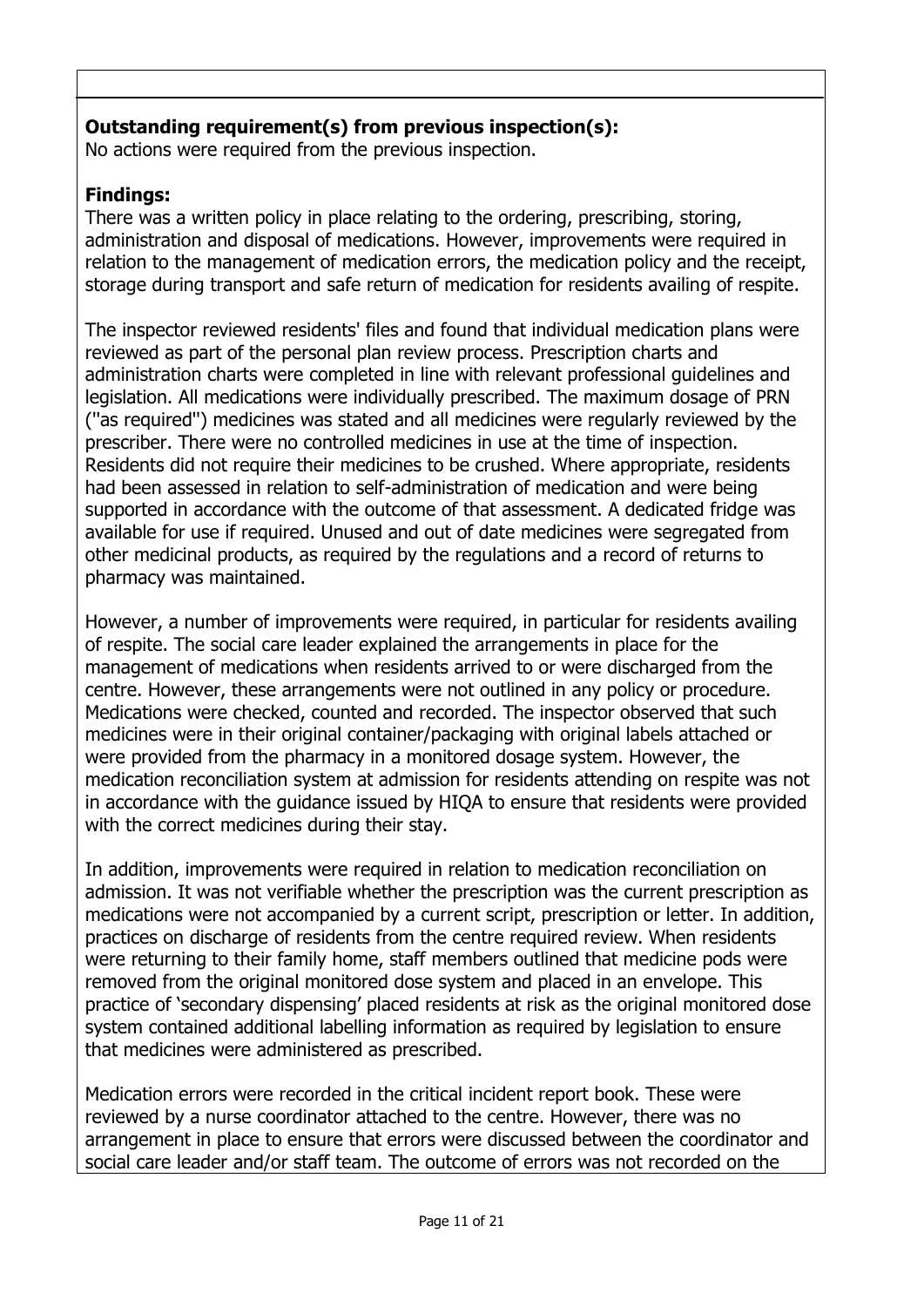corresponding medication error report form. Learning from errors was not demonstrated.

Medication audits were completed. Staff had undergone training in relation to medication management and a competency assessment programme was in place.

## **Judgment:**

Non Compliant - Moderate

# **Outcome 14: Governance and Management**

The quality of care and experience of the residents are monitored and developed on an ongoing basis. Effective management systems are in place that support and promote the delivery of safe, quality care services. There is a clearly defined management structure that identifies the lines of authority and accountability. The centre is managed by a suitably qualified, skilled and experienced person with authority, accountability and responsibility for the provision of the service.

# **Theme:**

Leadership, Governance and Management

# **Outstanding requirement(s) from previous inspection(s):**

No actions were required from the previous inspection.

# **Findings:**

Overall, while there were systems in place for reviewing the quality and safety of care in the centre, the arrangements relating to the post of the person in charge required review.

There was a governance and management structure in place which was in accordance with the structure outlined in the Statement of Purpose for the centre. However, the post of the person in charge was being filled by a deputizing arrangement over the course of the previous two years. This was discussed with the provider who said that this arrangement was in the process of being formalized.

The social care leader was identified as a person participating in the management of the centre and was deputizing in the absence of the person in charge. The social care leader post was full-time. The social care leader's working day began at 16:00hrs. She was able to attend residents' personal planning and multidisciplinary meetings by agreeing to attend such meetings outside of her normal working hours. The social care leader held an appropriate qualification in health and social care and was experienced in supporting persons with an intellectual disability. The social care leader demonstrated that she knew residents, their likes and dislikes well.

As part of the provider's visits, the provider had implemented a system of reviewing aspects of quality and safety of care provided in the centre. This system involved input from a range of suitably qualified and experienced personnel, who reviewed different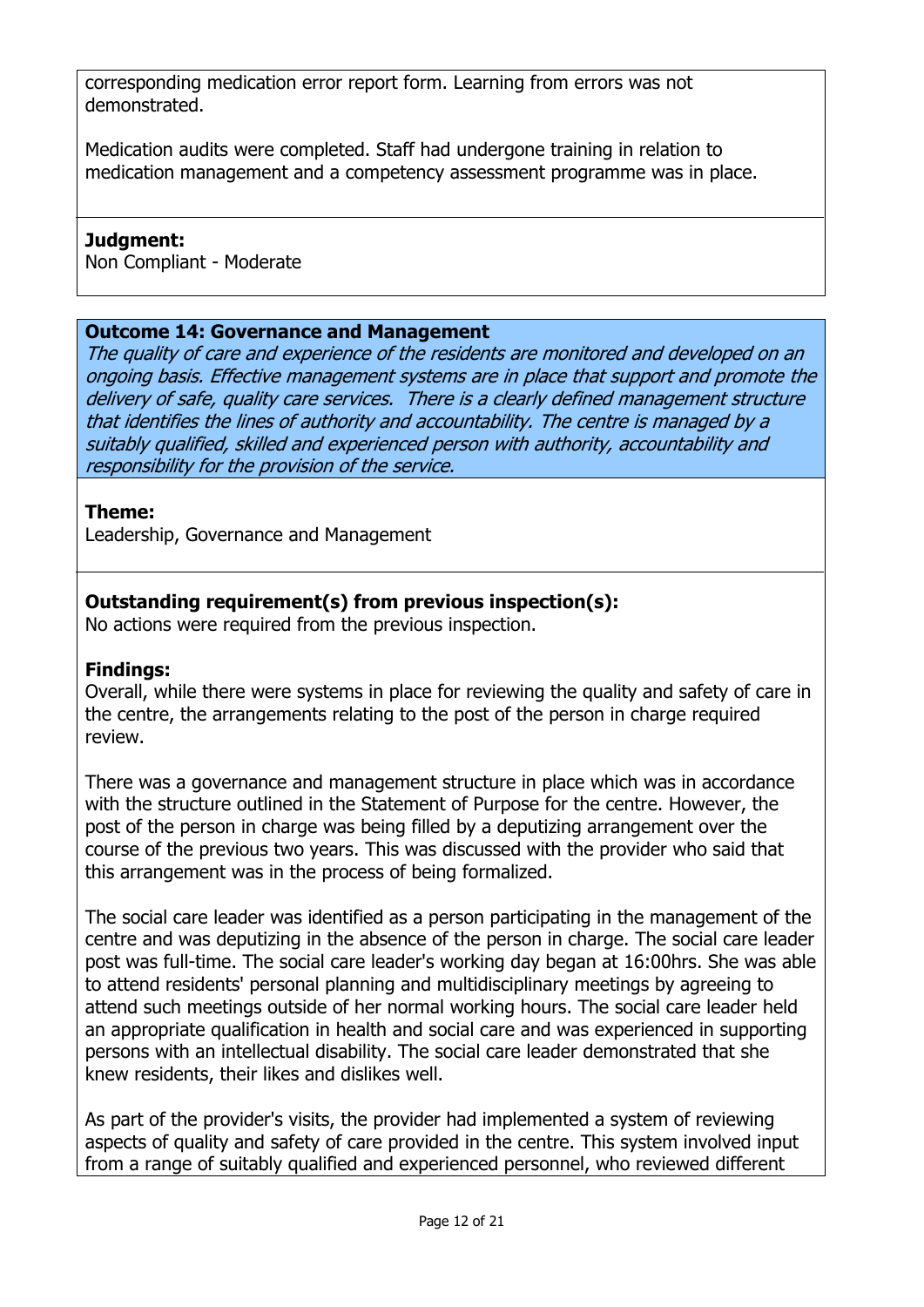aspects of the quality and safety of care provided in the centre. For example, finances were reviewed by the finance officer and health and safety by the health and safety officer. Other audits were also completed in the centre, such as audits of personal plans, infection control and hand hygiene. However, as indicated under outcomes 7, 8 and 12, aspects of the auditing system required review as findings identified on this inspection had not been identified in audits. An independent financial audit had been completed in December 2015. The provider gave verbal reassurances to the inspector in relation to issues raised by the auditors in that audit. An annual review had been completed and was informed by consultation with families.

## **Judgment:**

Non Compliant - Moderate

## **Outcome 17: Workforce**

There are appropriate staff numbers and skill mix to meet the assessed needs of residents and the safe delivery of services. Residents receive continuity of care. Staff have up-to-date mandatory training and access to education and training to meet the needs of residents. All staff and volunteers are supervised on an appropriate basis, and recruited, selected and vetted in accordance with best recruitment practice.

#### **Theme:**

Responsive Workforce

## **Outstanding requirement(s) from previous inspection(s):**

No actions were required from the previous inspection.

## **Findings:**

Overall, the numbers and skills mix of staff on the day of inspection met the support requirements of residents.

A sample of staff files reviewed by the inspector complied with the requirements of Schedule 2 of the Health Act 2007 (Care and Support of Residents in Designated Centres For Persons (Children and Adults) with Disabilities) Regulations 2013. The inspector viewed the policies on staff recruitment and saw that staff had fulfilled the required vetting procedures.

Records reviewed indicated that staff had attended a range of training to include the mandatory training required by the regulations. As previously addressed under outcome 7, staff required instruction in the use of emergency evacuation aids and appliances.

Staff were supervised according to their role. While the inspector was present the residents received attention and care in a respectful and timely manner. The daily care notes viewed by the inspector indicated that the night staff were also responsive to any care and welfare issues which occurred on their shift. Rosters were arranged to meet the needs of the residents. The inspector viewed the roster and the planned roster for the following week. Staff had access to a copy of the Regulations and the National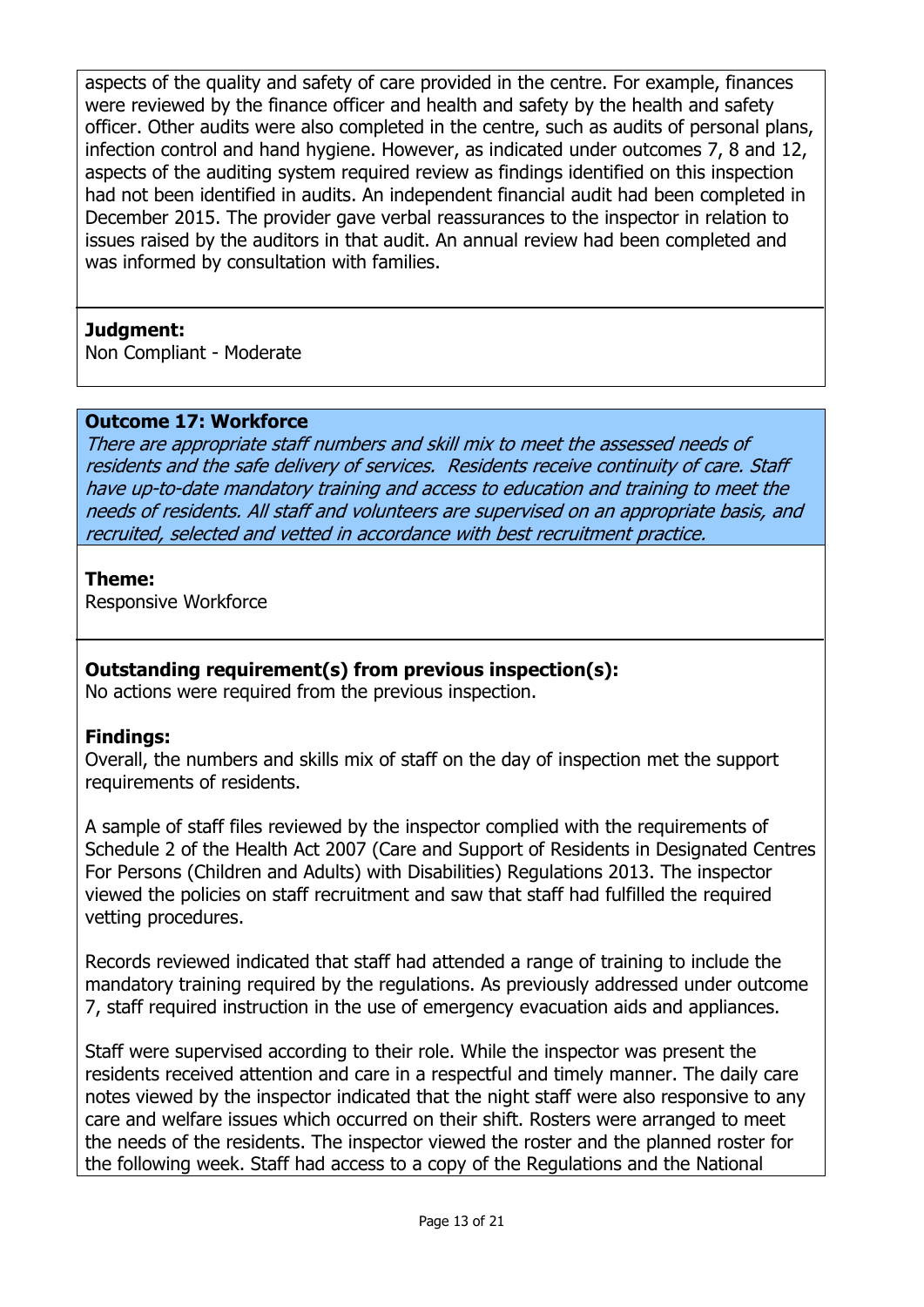Standards for the sector.

## **Judgment:**

Compliant

## **Closing the Visit**

At the close of the inspection a feedback meeting was held to report on the inspection findings.

## **Acknowledgements**

The inspector wishes to acknowledge the cooperation and assistance of all the people who participated in the inspection.

#### **Report Compiled by:**

Julie Hennessy Inspector of Social Services Regulation Directorate Health Information and Quality Authority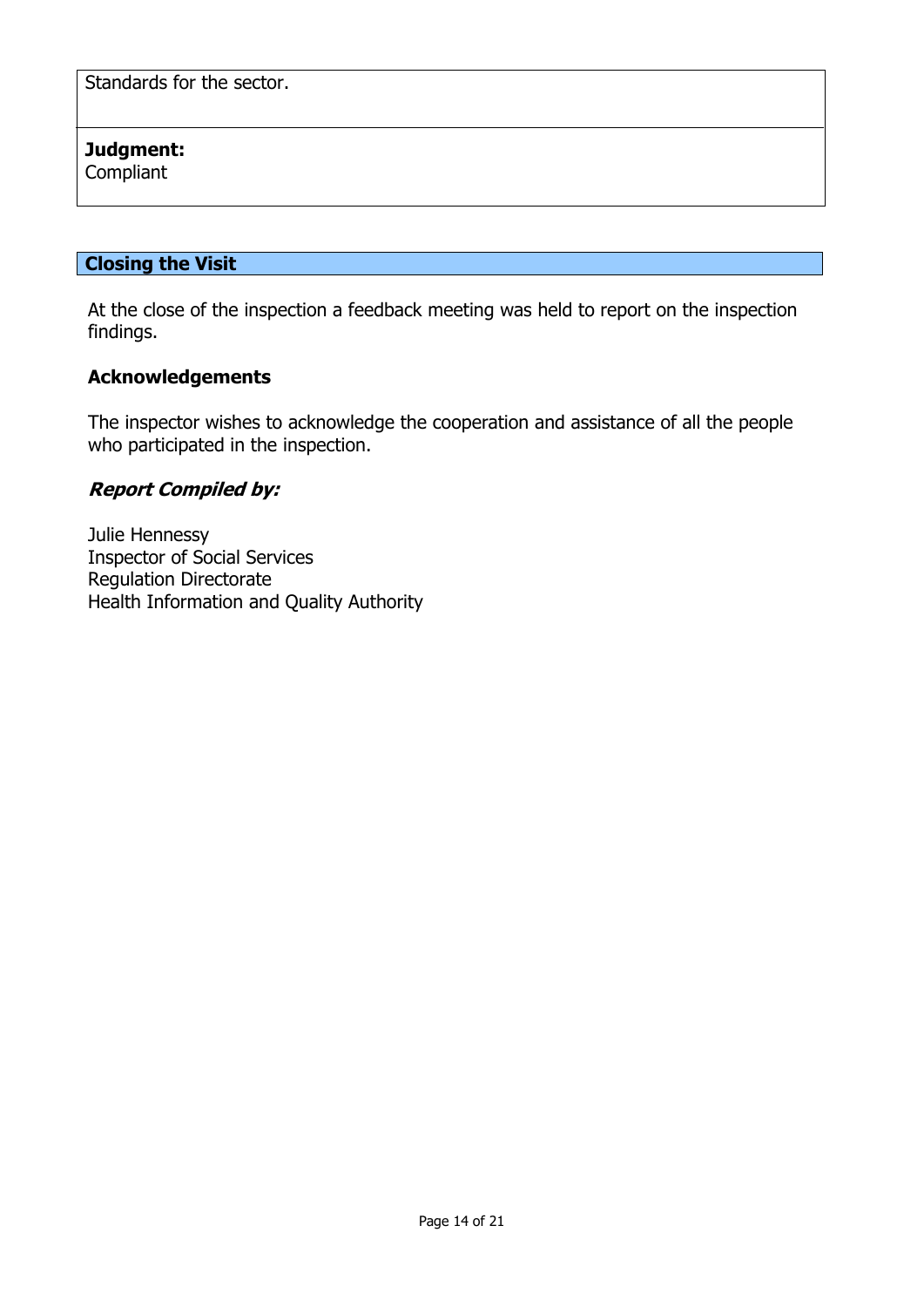# **Health Information and Quality Authority Regulation Directorate**



# **Action Plan**

An tÚdarás Um Fhaisnéis agus Cáilíocht Sláinte

**Provider's response to inspection report<sup>1</sup>**

| A designated centre for people with disabilities |
|--------------------------------------------------|
| operated by St Joseph's Foundation               |
|                                                  |
| OSV-0001816                                      |
|                                                  |
| 13 October 2016                                  |
|                                                  |
| 13 January 2017                                  |
|                                                  |

#### **Requirements**

This section sets out the actions that must be taken by the provider or person in charge to ensure compliance with the Health Act 2007 (Care and Support of Residents in Designated Centres for Persons (Children And Adults) With Disabilities) Regulations 2013, Health Act 2007 (Registration of Designated Centres for Persons (Children and Adults with Disabilities) Regulations 2013 and the National Standards for Residential Services for Children and Adults with Disabilities.

All registered providers should take note that failure to fulfil your legal obligations and/or failure to implement appropriate and timely action to address the non compliances identified in this action plan may result in enforcement action and/or prosecution, pursuant to the Health Act 2007, as amended, and Regulations made thereunder.

## **Outcome 01: Residents Rights, Dignity and Consultation**

**Theme:** Individualised Supports and Care

#### **The Registered Provider is failing to comply with a regulatory requirement in the following respect:**

Glass rectangular panels on bedroom doors did not protect residents' right to privacy and dignity.

## **1. Action Required:**

 $\overline{a}$ 

Under Regulation 09 (3) you are required to: Ensure that each resident's privacy and

 $<sup>1</sup>$  The Authority reserves the right to edit responses received for reasons including: clarity; completeness; and,</sup> compliance with legal norms.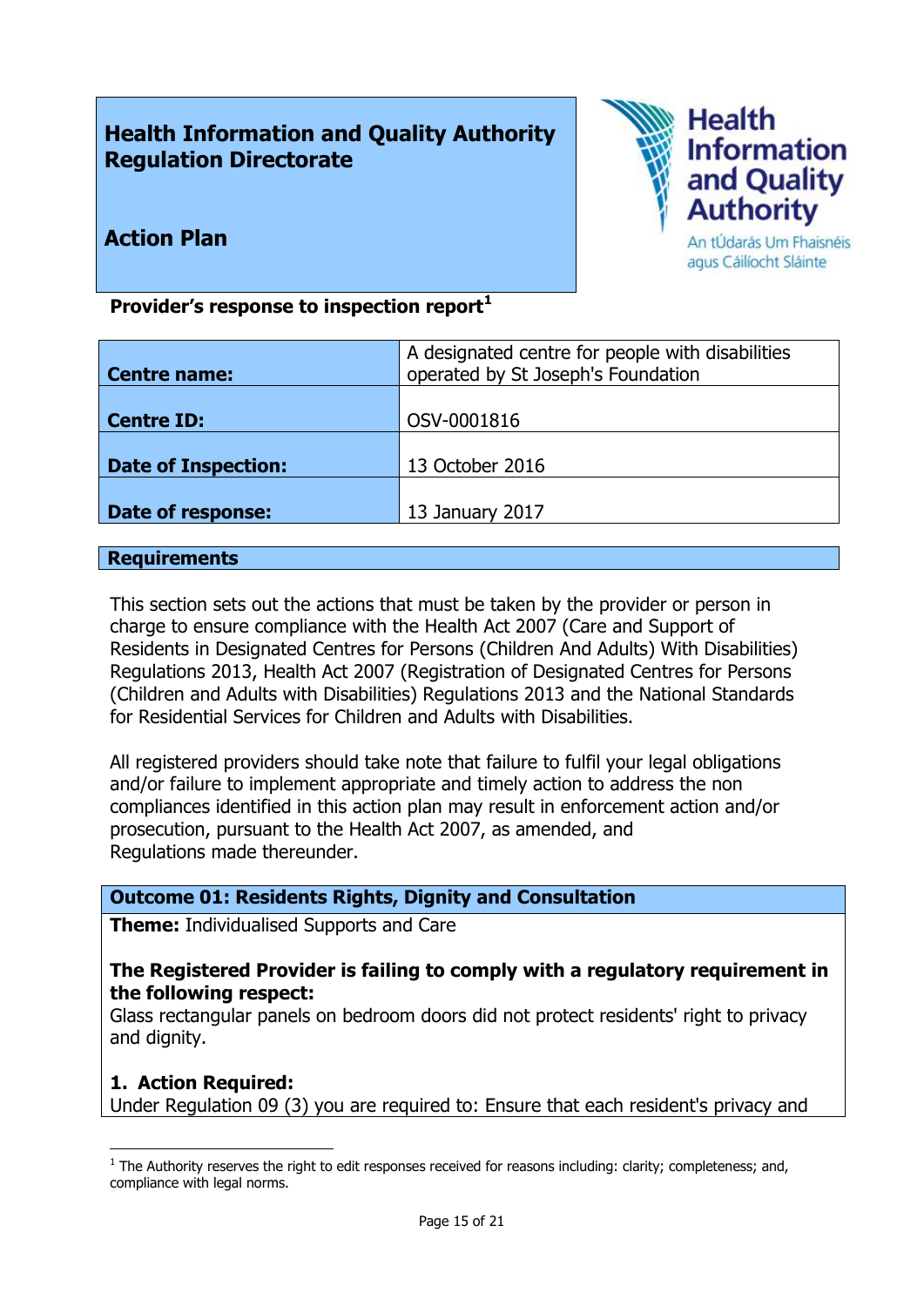dignity is respected in relation to, but not limited to, his or her personal and living space, personal communications, relationships, intimate and personal care, professional consultations and personal information.

# **Please state the actions you have taken or are planning to take:**

To comply with Regulation 09 (3) which The Registered Provider will ensure that each resident's privacy and dignity is respected in relation to glass panels which do not currently protect their privacy and dignity by installing opaque film to the glass panel on the lower part of the doors.

proposed Timescale: Completed 21/10/2016

## **Proposed Timescale:** 21/10/2016

**Theme:** Individualised Supports and Care

#### **The Registered Provider is failing to comply with a regulatory requirement in the following respect:**

It was not demonstrated that the option to access facilities, services and courses in the community had been explored with residents.

## **2. Action Required:**

Under Regulation 13 (2) (b) you are required to: Provide opportunities for residents to participate in activities in accordance with their interests, capacities and developmental needs.

## **Please state the actions you have taken or are planning to take:**

Under Regulation 13 (2) (b) the Registered Provider will ensure that opportunities are provided for residents to participate in activities in accordance with their interests, capacities and developmental needs through the provision of information regarding local events, training opportunities etc by provisiding local papers, newsletters etc. highlighting what is available in their local community. The Registered Provider will ensure that community opportunities will be discussed at the residents weekly house meetings and records of same will be kept.

Proposed Timescale: Completed 09/12/2016

**Proposed Timescale:** 09/12/2016

## **Outcome 05: Social Care Needs**

**Theme:** Effective Services

# **The Person in Charge (PIC) is failing to comply with a regulatory requirement in the following respect:**

Key persons involved in providing support to individual residents were not always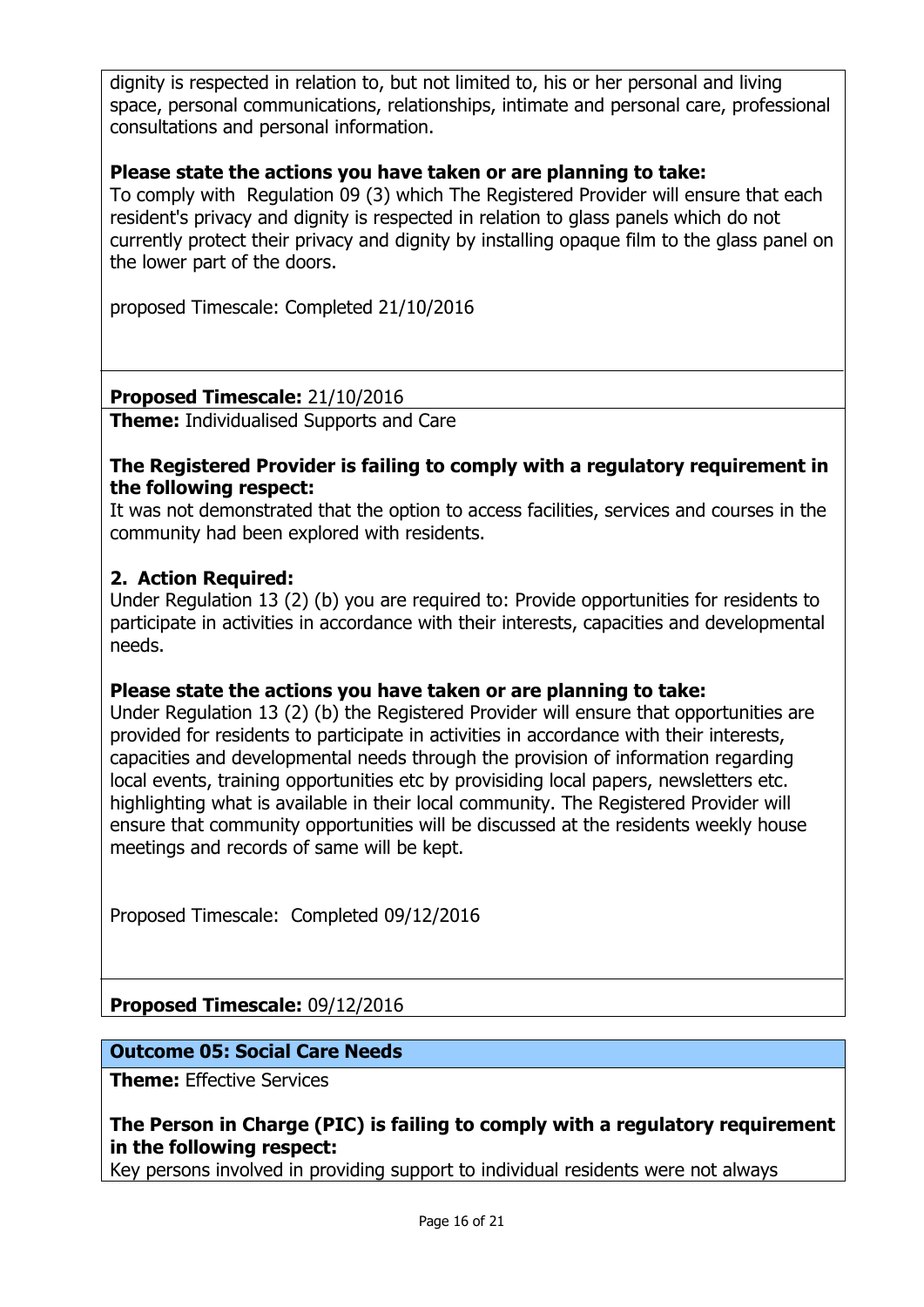invited to or involved in the review process e.g. the social worker or psychologist

# **3. Action Required:**

Under Regulation 05 (6) (a) you are required to: Ensure that personal plan reviews are multidisciplinary.

# **Please state the actions you have taken or are planning to take:**

Under Regulation 05 (6) (a)the Person in Charge will ensure that all relevant multidisciplinary team members will be involved in the review process for personal plans by issuing team member timely invitations and affording them opportunities to review the necessary documentation.

This processed will be scheduled by the Person in Charge over the next two months.

# **Proposed Timescale:** 28/02/2017

# **Outcome 07: Health and Safety and Risk Management**

**Theme:** Effective Services

## **The Registered Provider is failing to comply with a regulatory requirement in the following respect:**

Learning from serious incidents involving residents was not consistently demonstrated.

## **4. Action Required:**

Under Regulation 26 (1) (e) you are required to: Ensure that the risk management policy includes arrangements to ensure that risk control measures are proportional to the risk identified, and that any adverse impact such measures might have on the resident's quality of life have been considered.

## **Please state the actions you have taken or are planning to take:**

Under Regulation 26 (1) (e) the Registered Provider will ensure that there is learning from any serious incidents involving residents and any medication errors which occur through review of the incidents and through the promotion of reflective practice for staff. Additional documentation has been developed to support staff to review all incidents.

Proposed Timescale: Completed 30/11/2016

# **Proposed Timescale:** 30/11/2016

**Theme:** Effective Services

## **The Registered Provider is failing to comply with a regulatory requirement in the following respect:**

As detailed in the findings, it was not demonstrated that there was a plan in place to evacuate each individual resident in the event of a fire and bring them to a safe location. In addition, other aspects of an evacuation plan reviewed required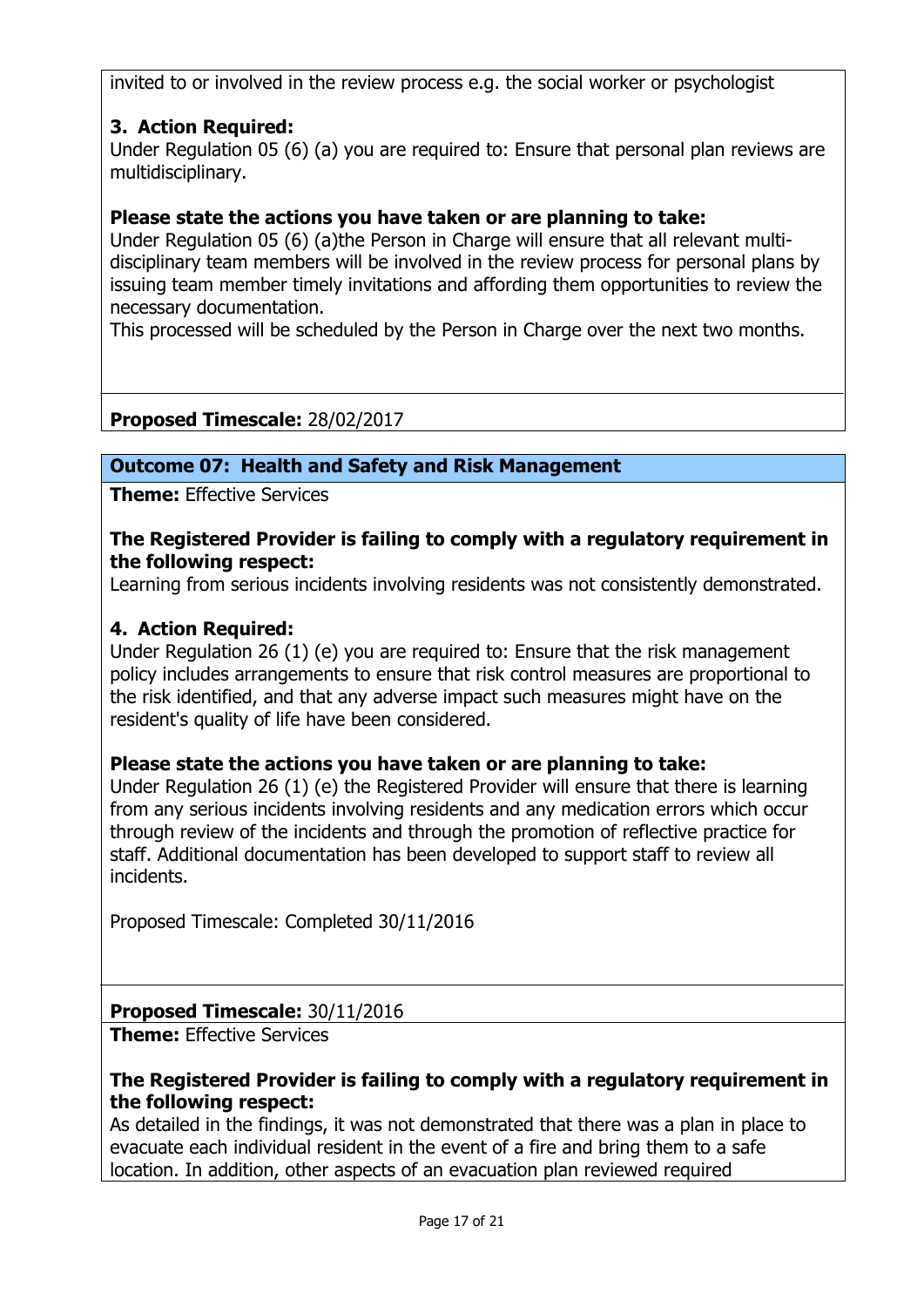#### amendment.

#### **5. Action Required:**

Under Regulation 28 (3) (d) you are required to: Make adequate arrangements for evacuating all persons in the designated centre and bringing them to safe locations.

#### **Please state the actions you have taken or are planning to take:**

The Registered Provider will ensure Under Regulation 28 (3) (d) that all emergency evacuation plans are reviewed and amended in accordance with the advice received from the Hiqa Fire Officer to ensure each resident in the designated centre can be brought to a safe place in the event of fire.

Proposed Timescale: Completed 21/10/2016

#### **Proposed Timescale:** 21/10/2016

**Theme:** Effective Services

#### **The Registered Provider is failing to comply with a regulatory requirement in the following respect:**

Practice fire drills did not consider all likely scenarios, different times at which a fire may occur or night-time staffing conditions. In addition, improvements were required to fire drill documentation.

#### **6. Action Required:**

Under Regulation 28 (4) (b) you are required to: Ensure, by means of fire safety management and fire drills at suitable intervals, that staff and, as far as is reasonably practicable, residents, are aware of the procedure to be followed in the case of fire.

#### **Please state the actions you have taken or are planning to take:**

The Registered Provider Under Regulation 28 (4) (b) will ensure that fire drills will be simulated at varying times including night hours and that all staff and residents (where possible) will be aware of the procedure in the event of a fire.

Proposed Timescale: Commenced as of 22/11/2016 and willing be ongoing.

**Proposed Timescale:** 22/11/2016

## **Outcome 08: Safeguarding and Safety**

**Theme:** Safe Services

## **The Person in Charge (PIC) is failing to comply with a regulatory requirement in the following respect:**

As detailed within the findings, improvements were required to the management and oversight of restrictive practices in the centre.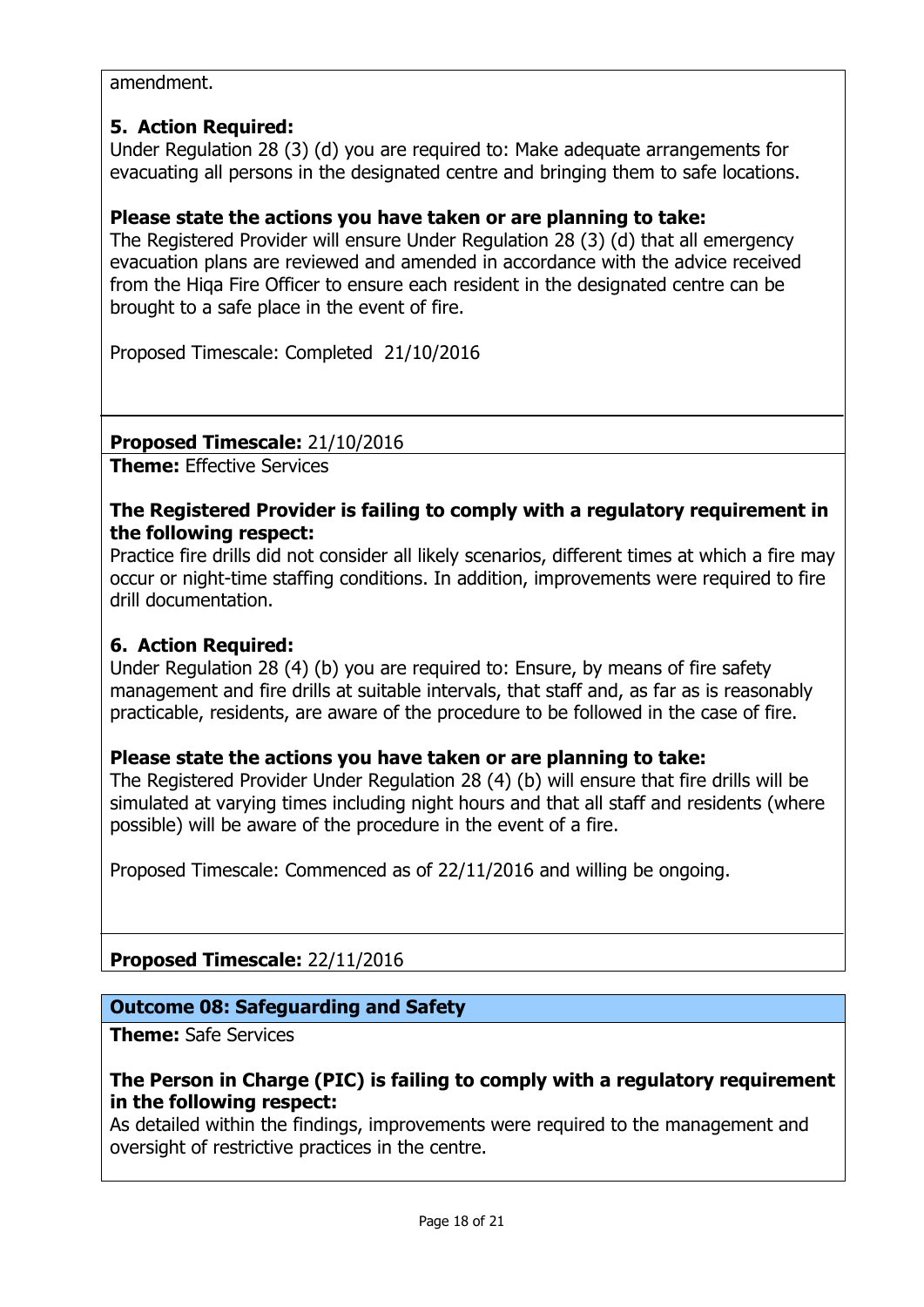# **7. Action Required:**

Under Regulation 07 (5) you are required to: Ensure that every effort to identify and alleviate the cause of residents' behaviour is made; that all alternative measures are considered before a restrictive procedure is used; and that the least restrictive procedure, for the shortest duration necessary, is used.

#### **Please state the actions you have taken or are planning to take:**

The Person in Charge Under Regulation 07 (5) will ensure that the current restrictive practice ceases and any further restrictive practices will be made as a last resort and all other efforts to alleviate behaviour are exhausted prior to a restrictive practice being implemented. Any restrictive practices being considered in the future will include input for the multi-disciplinary team members.

Proposed Timescale: Completed 14/10/2016

#### **Proposed Timescale:** 14/10/2016

**Theme:** Safe Services

#### **The Person in Charge (PIC) is failing to comply with a regulatory requirement in the following respect:**

As detailed with the findings, it was not demonstrated that the staff team would be provided with the information they required to implement any positive behaviour support recommendations or to ensure that interventions would be reviewed as part of the personal planning process.

## **8. Action Required:**

Under Regulation 07 (1) you are required to: Ensure that staff have up to date knowledge and skills, appropriate to their role, to respond to behaviour that is challenging and to support residents to manage their behaviour.

## **Please state the actions you have taken or are planning to take:**

Under Regulation 07 (1) the Person in Charge will ensure that staff have up to date knowledge and skills, appropriate to their role, to respond to behaviour that is challenging and to support residents to manage their behaviour through appropriate referrals to psychology, appropriate training for staff in this area and ongoing support of psychology or other relevant multi-disciplinary personnel.

Proposed Timescale: Completed 14/10/2016

#### **Proposed Timescale:** 14/10/2016

#### **Outcome 09: Notification of Incidents**

**Theme:** Safe Services

**The Person in Charge (PIC) is failing to comply with a regulatory requirement**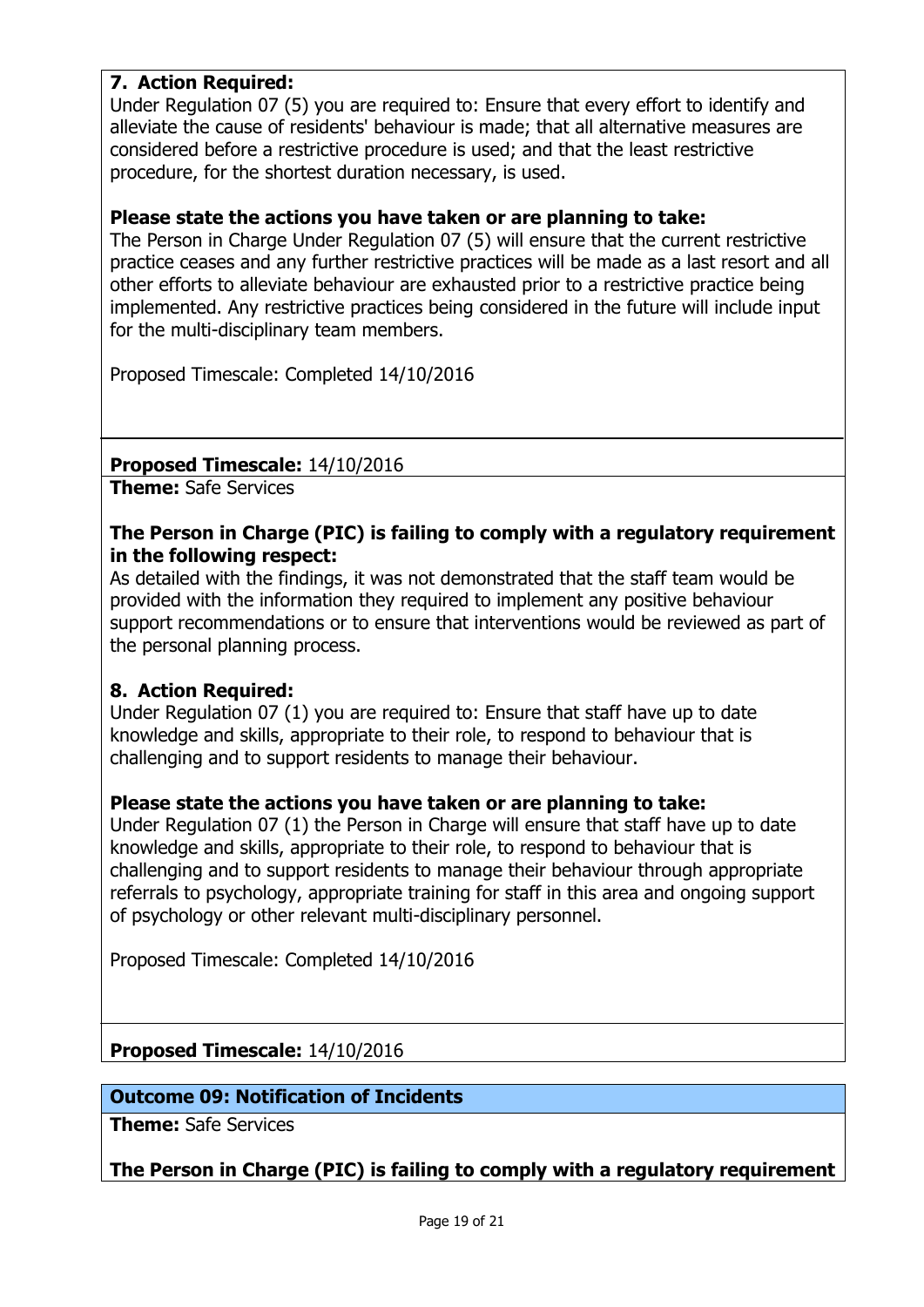## **in the following respect:**

Not all restrictions had been included in the quarterly report,

## **9. Action Required:**

Under Regulation 31 (3) (a) you are required to: Provide a written report to the Chief Inspector at the end of each quarter of any occasion on which a restrictive procedure including physical, chemical or environmental restraint was used.

## **Please state the actions you have taken or are planning to take:**

The Person in Charge (PIC) under Regulation 31 (3) (a) will insure that all information required to be submitted to the Chief Inspector will be included in the quarterly report.

# **Proposed Timescale:** 31/01/2017

# **Outcome 12. Medication Management**

**Theme:** Health and Development

## **The Person in Charge (PIC) is failing to comply with a regulatory requirement in the following respect:**

It was not demonstrated that there were appropriate and suitable practices relating to the ordering, receipt, prescribing, storing, disposal and administration of medicines to ensure that medicine that is prescribed is administered as prescribed to the resident for whom it is prescribed and to no other resident:

As detailed in the findings, a number of improvements were required to ensure that medications were administered as prescribed and in particular as they related to the safe management of medication on admission and on discharge from the centre.

In addition, practices to ensure safe receipt, storage and return of medicines as it related to residents availing of respite were not underpinned by the organisation's or centre's policy.

Also, the outcome of medication errors and any learning from same was not demonstrated.

# **10. Action Required:**

Under Regulation 29 (4) (b) you are required to: Put in place appropriate and suitable practices relating to the ordering, receipt, prescribing, storing, disposal and administration of medicines to ensure that medicine that is prescribed is administered as prescribed to the resident for whom it is prescribed and to no other resident.

## **Please state the actions you have taken or are planning to take:**

Under Regulation 29 (4) (b) the Person in Charge will ensure that any improvements required to ensure the safe administration of medication and the safe management of medication on admission to and discharge from the centre will be implemented and any supporting documentation , changes to policy and procedure will be put in place as per HIQA guidance document.